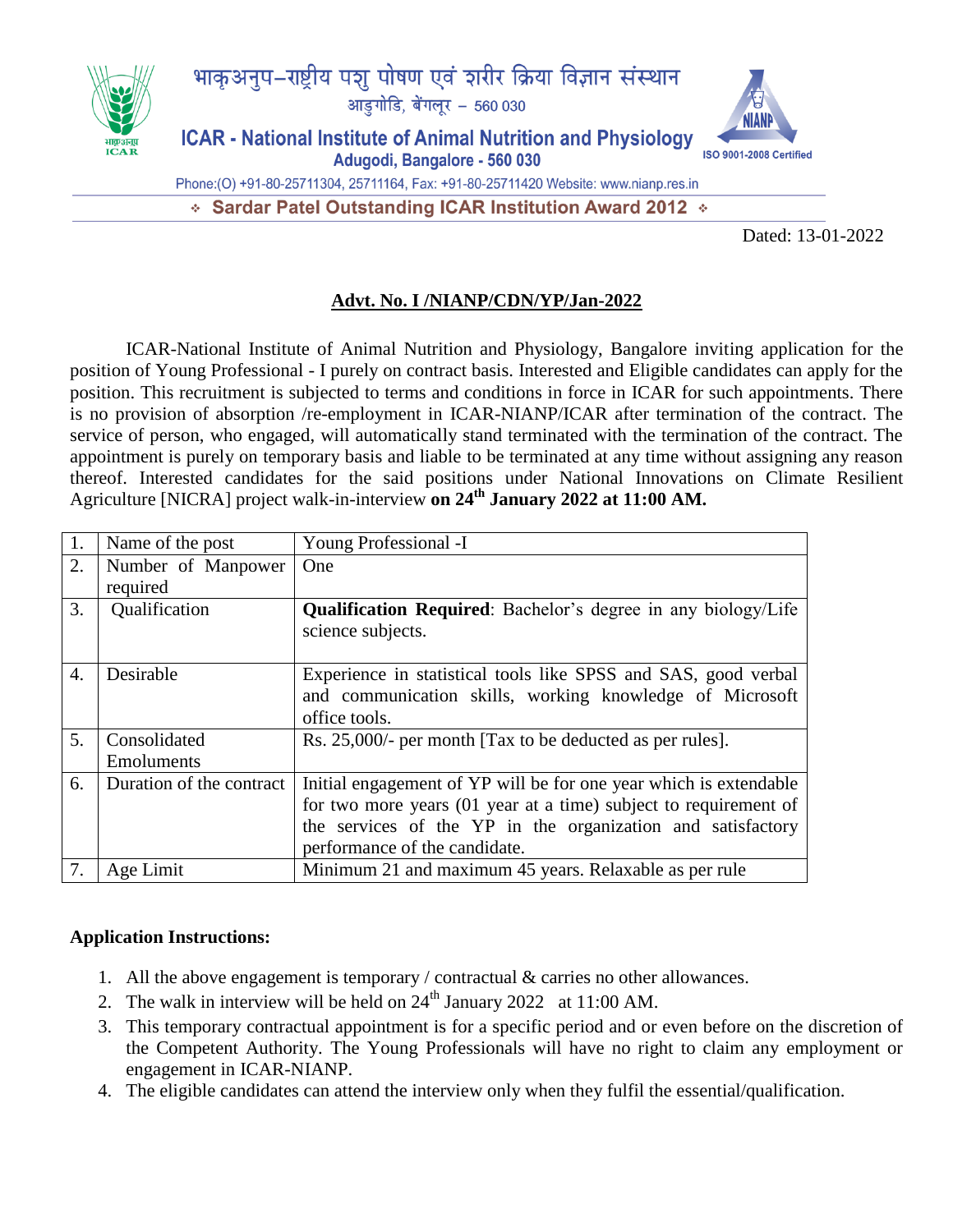- 5. The candidates should e-mail the scanned self-attested copy of all the certificates for verification in support of Age, Qualifications, Experience, Caste, Aadhar Card and one Passport size photograph to be enclosed with the application while appearing for Walk in Interview.
- 6. The Director, ICAR-NIANP, Bengaluru reserves the right to fill up or not to fill any vacancy notified in this advertisement.
- 7. No TA/DA will be paid for attending the Walk in Interview.
- 8. Candidates without Provisional degree certificates from the concerned University will not be eligible for Walk in Interview.
- 9. Age Limit: 21-45 years as on the date of interview. Relaxable in the case of SC/ST/OBC & other exempted categories of candidates as per rules.
- 10. The Institute shall have a pool of such manpower under the administrative control of the Director who shall assign the duties according to the requirements. Notwithstanding the duration of engagement, the Director of the Institute can terminate the services of such staff at any time without assigning any reason by issuing one month's notice. The Young Professional-I may also leave the assignment on their own violation, by giving one months notice. One month's emoluments to be deposited the Institute as caution money and will be released after clearing of all dues by the staff.

Administrative Officer